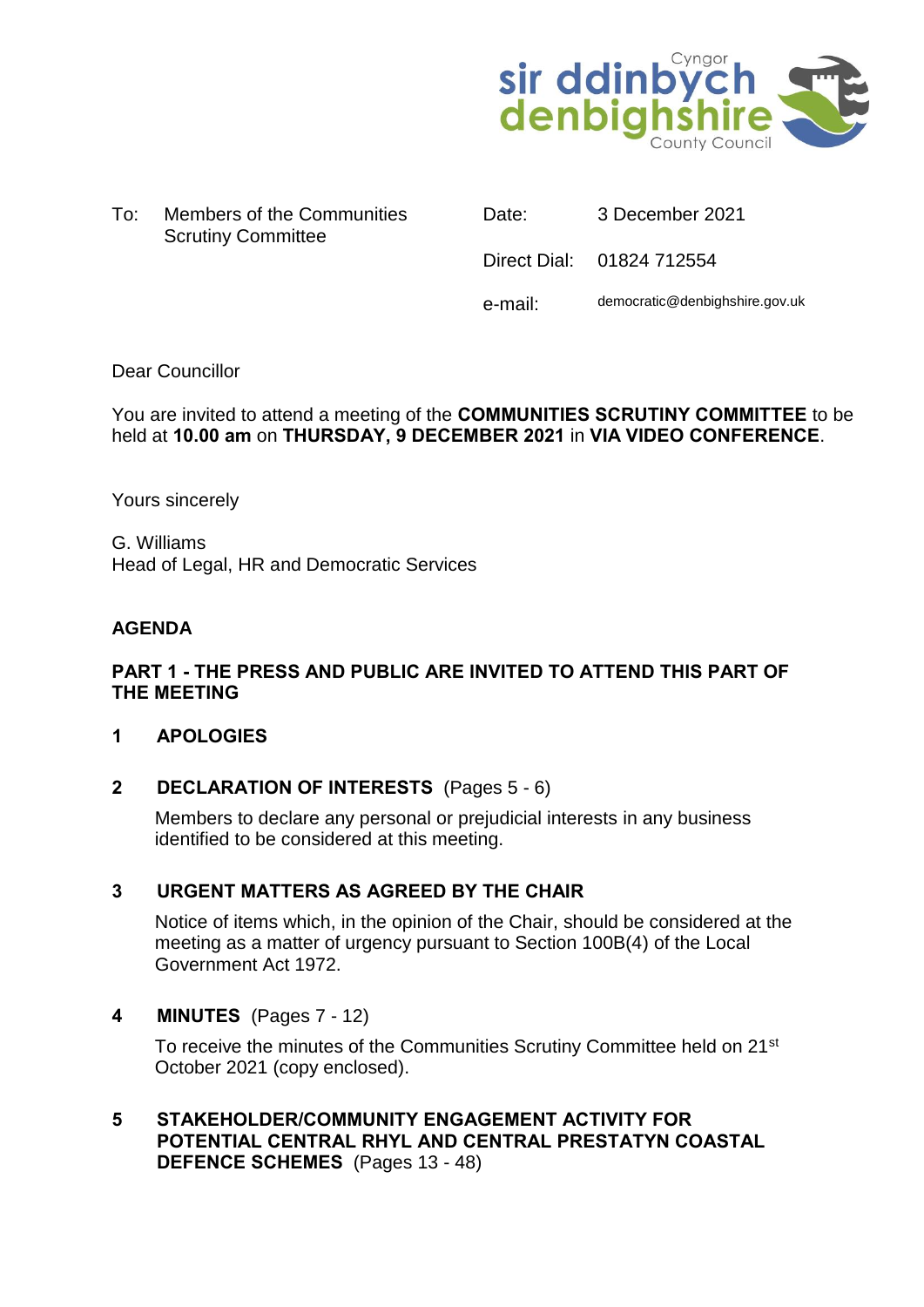To consider a joint report by the Council's Flood Engineer and Project Managers (copy enclosed) which seeks the Committee to examine the scope and findings of the consultation for the schemes and formulate recommendations to Cabinet in relation to the approach taken.

**10.10am – 11am**

### **6 NEW WASTE AND RECYCLING OPERATING MODEL GENERAL UPDATE AND COMMUNICATIONS PROGRESS** (Pages 49 - 126)

To consider a report by the Council's Waste and Recycling Manager (copy enclosed) which seeks the Committee to examine the progress made to date with the project, and seeks its views on a suite of household waste and recycling policies.

**11am – 11.50am**

## **7 SCRUTINY WORK PROGRAMME** (Pages 127 - 148)

To consider a report by the Scrutiny Coordinator (copy enclosed) seeking a review of the committee's forward work programme and updating members on relevant issues.

**11.50am – 12.05pm**

### **8 FEEDBACK FROM COMMITTEE REPRESENTATIVES**

To receive any updates from Committee representatives on various Council Boards and Groups

**12.05pm – 12.15pm**

### **BREAK 12.15pm - 1pm**

### **9 DENBIGHSHIRE'S GYPSY AND TRAVELLER ACCOMMODATION ASSESSMENT (2021)** (Pages 149 - 250)

To consider a joint report by the Council's Strategic Planning & Housing Manager and the Lead Project Manager (copy enclosed) which presents the Committee with the conclusions of the Task and Finish Group established to support the work on the new Gypsy and Traveller Accommodation Assessment. The report also seeks the Committee to formulate recommendations to Cabinet in relation to the draft Assessment.

**1pm – 2pm**

#### **MEMBERSHIP**

**Councillors**